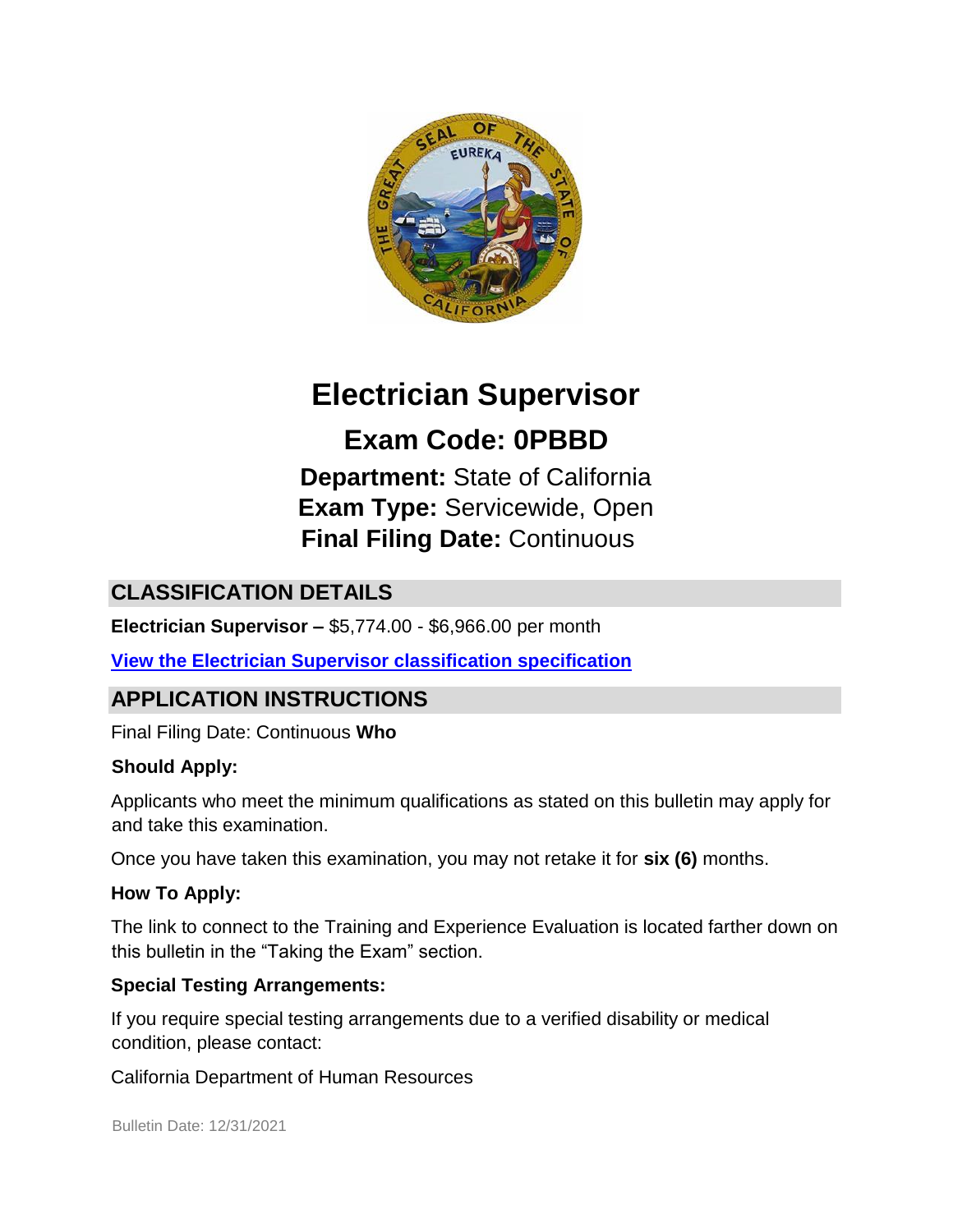CalCareer Service Center 1810 16<sup>th</sup> Street Sacramento, CA 95814

Phone: (866) 844-8671 Email: CalCareer@CalHR.CA.GOV

California Relay Service: 7-1-1 (TTY and voice)

TTY is a Telecommunications Device for the Deaf, and is reachable only from phones equipped with a TTY Device

# **MINIMUM QUALIFICATIONS**

All applicants must meet the education and/or experience requirements as stated on this exam bulletin to be accepted into the examination. Part-time or full-time jobs, regardless of whether paid or volunteer positions, and inside or outside California state service will count toward experience.

#### **Electrician Supervisor**

#### **Either I**

Two years of varied experience as a journey level electrician; and completion of a recognized apprenticeship as an electrician.

#### **Or II**

Six years of varied experience in electrical installation and repair. An Associate of Arts or Certificate of Arts Degree in Electrical Technology may be substituted for two years of the required experience. (Students who are within six months of completing their degree will be admitted to the examination but they must present evidence of completion prior to appointment.)

### **POSITION DESCRIPTION**

#### **Electrician Supervisor**

This is the first full supervisory level. Incumbents plan, lay out, direct and inspect the work of a group of Electricians and other workers engaged in the installation, maintenance, and repair of electrical apparatus and equipment; make rough sketches of and estimate the cost of minor electrical installations; advise in the selection of electrical materials; see that work is done according to plans and specifications and is properly correlated with other trades; and see that safety regulations are followed.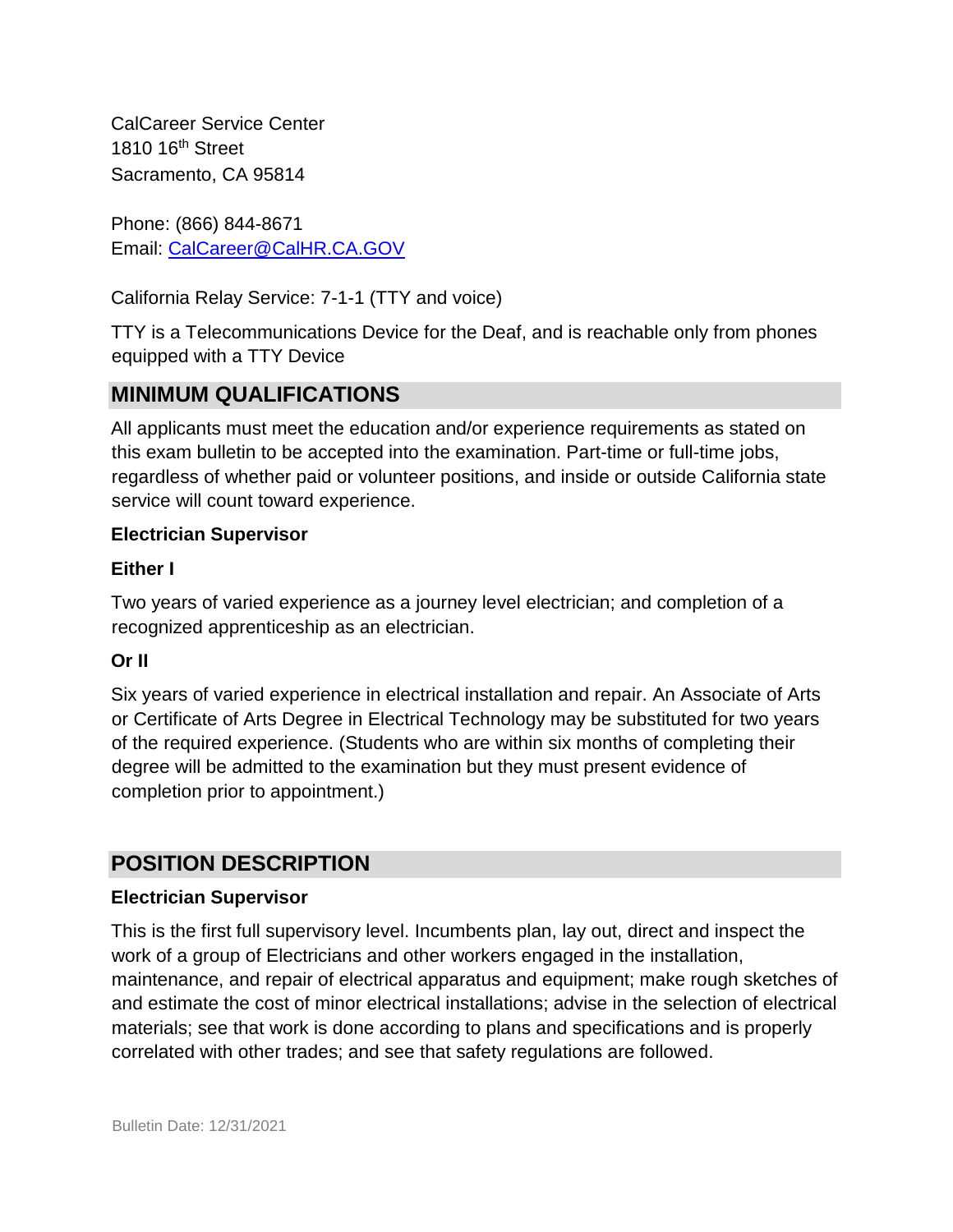### **EXAMINATION SCOPE**

This examination consists of the following components:

#### **Training and Experience Evaluation –** Weighted 100% of the final score.

The examination will consists solely of a **Training and Experience Evaluation.** To obtain a position on the eligible list, a minimum score of 70% must be received. Applicants will receive their score upon completion of the Training and Experience Evaluation process.

In addition to evaluating applicants' relative knowledge, skills, and ability, as demonstrated by quality and breadth of education and/or experience, emphasis in each exam component will be measuring competitively, relative job demands, each applicant's:

#### **Electrician Supervisor**

Knowledge of:

- 1. Principles, methods, materials, tools, and equipment used in the installation, maintenance, and repair of electrical equipment.
- 2. National Electric Code and Electrical Safety Orders of the Division of Industrial Safety applicable to electrical work.
- 3. Techniques of effective supervision.
- 4. Overhead line construction.
- 5. A manager's role in Affirmative Action Program and the processes available to meet affirmative action objectives.

Skill in:

1. Installation, maintenance, and repair of electrical equipment.

Ability to:

- 1. Read and write English at a level required for successful job performance.
- 2. Read, interpret, and work from plans, drawings, and specifications.
- 3. Make rough sketches and estimates of the cost of electrical work.
- 4. Keep simple records and make reports.
- 5. Plan, lay out, direct, and inspect the work of a crew of electricians and helpers.
- 6. Effectively contribute to the department's affirmative action objectives.

### **ELIGIBLE LIST INFORMATION**

A servicewide, open eligible list for the **Electrician Supervisor** classification will be established for the State of California (all State of California departments, statewide).

The names of successful competitors will be merged onto the eligible list in order of final score regardless of exam date. Eligibility expires **twelve (12) months** after it is established. Applicants must then retake the examination to reestablish eligibility.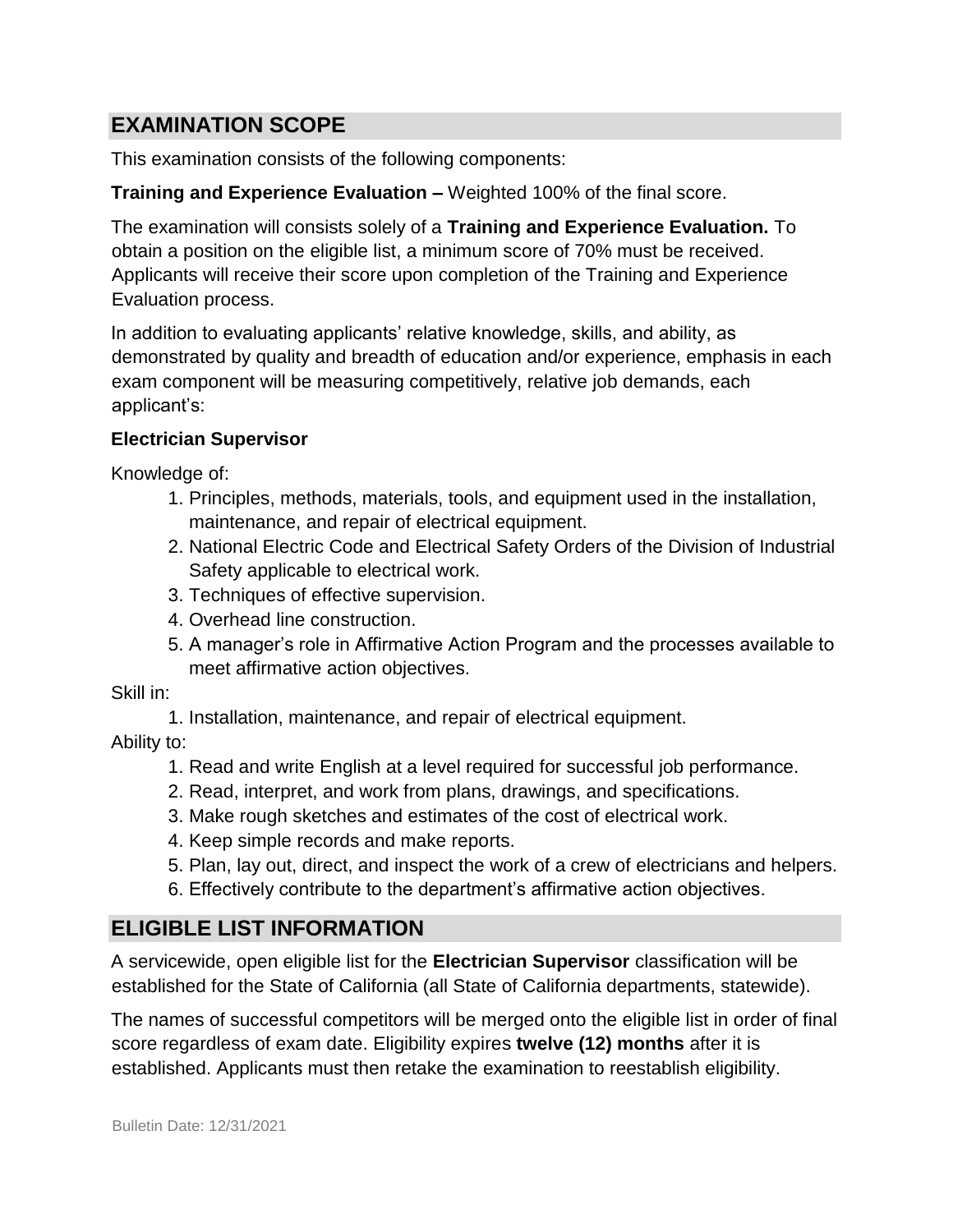Veterans' Preference will be granted for this examination. In accordance with Government Codes 18973.1 and 18973.5, whenever any veteran, or widow or widower of a veteran achieves a passing score on an open examination, he or she shall be ranked in the top rank of the resulting eligible list.

Veterans status is verified by the California Department of Human Resources (CalHR). Information on this program and [the Veterans' Preference Application](https://www.jobs.ca.gov/CalHRPublic/Landing/Jobs/VeteransInformation.aspx) [\(](https://www.jobs.ca.gov/CalHRPublic/Landing/Jobs/VeteransInformation.aspx)Std. form 1093) is available online**.** Additional information on veteran benefits is available at the Department of Veterans Affairs.

# **EXAMINATION INFORMATION**

**[Preview of the Electrician Supervisor Training and Experience Evaluation](https://jobs.ca.gov/JOBSGEN/0PBBdC.PDF)** 

# **PREPARING FOR THE EXAMINATION**

Here is a list of suggested resources to have available prior to taking the exam.

**Employment History:** Employment dates, job titles, organization names and addresses, names of supervisors or persons who can verify your job responsibilities, and phone numbers of persons listed above.

**Education:** School names and addresses, degrees earned, dates attended, courses taken (verifiable on a transcript), persons or office who can verify education, and phone numbers of persons or offices listed above.

**Training:** Class titles, certifications received, names of persons who can verify your training, and phone numbers of persons listed above.

# **TAKING THE EXAMINATION**

[Take the](https://www.jobs.ca.gov/CalHRPublic/Login.aspx?ExamId=0PBBD) [Electrician Supervisor](https://www.jobs.ca.gov/CalHRPublic/Login.aspx?ExamId=0PBBD) [examination](https://www.jobs.ca.gov/CalHRPublic/Login.aspx?ExamId=0PBBD)

### **TESTING DEPARTMENTS**

State of California (all State of California departments)

### **CONTACT INFORMATION**

California Department of Human Resources CalCareer Service Center 1810 16th Street Sacramento, CA 95814 Phone: (866) 844-8671 Email: CalCareer@CalHR.CA.GOV

California Relay Service: 7-1-1 (TTY and voice)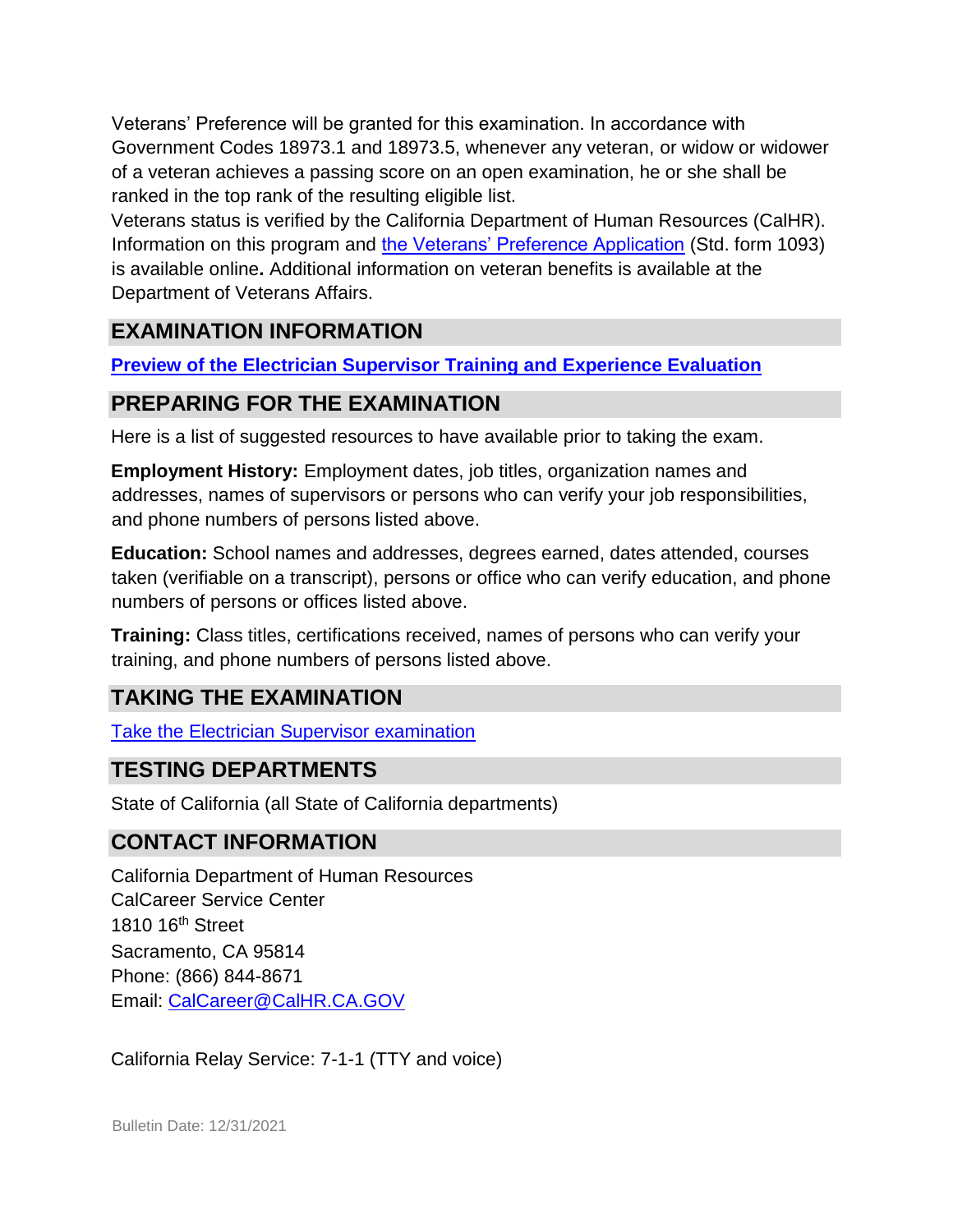TTY is a Telecommunications Device for the Deaf, and is reachable only from phones equipped with a TTY Device.

# **EQUAL OPPORTUNITY EMPLOYER**

The State of California is an equal opportunity employer to all, regardless of age, ancestry, color, disability (mental and physical), exercising the right of family care and medical leave, gender, gender expression, gender identity, genetic information, marital status, medical condition, military or veteran status, national origin, political affiliation, race, religious creed, sex (includes pregnancy, childbirth, breastfeeding, and related medical conditions), and sexual orientation.

# **DRUG-FREE STATEMENT**

It is an objective of the State of California to achieve a drug-free State work place. Any applicant for State employment will be expected to behave in accordance with this objective, because the use of illegal drugs is inconsistent with the law of the State, the rules governing civil service, and the special trust placed in public servants.

# **GENERAL INFORMATION**

Examination and/or Employment Application (STD 678) forms are available at the California Department of Human Resources, local offices of the Employment Development Department, and through your **[CalCareer Account.](http://www.jobs.ca.gov/)**

If you meet the requirements stated on this examination bulletin, you may take this examination, which is competitive. Possession of the entrance requirements does not assure a place on the eligible list. Your performance in the examination described in this bulletin will be rated against a predetermined job-related rating, and all applicants who pass will be ranked according to their score.

The California Department of Human Resources (CalHR) reserves the right to revise the examination plan to better meet the needs of the service, if the circumstances under which this examination was planned change. Such revision will be in accordance with civil service laws and rules and all applicants will be notified.

General Qualifications: Applicants must possess essential personal qualifications including integrity, initiative, dependability, good judgement, the ability to work cooperatively with others, and a state of health consistent with the ability to perform the assigned duties of the class. A medical examination may be required. In open examinations, investigation may be made of employment records and personal history and fingerprinting may be required.

Eligible Lists: Eligible lists established by competitive examination, regardless of date, must be used in the following order: 1) sub-divisional promotional, 2) departmental promotional, 3) multi-departmental promotional, 4) servicewide promotional, 5)